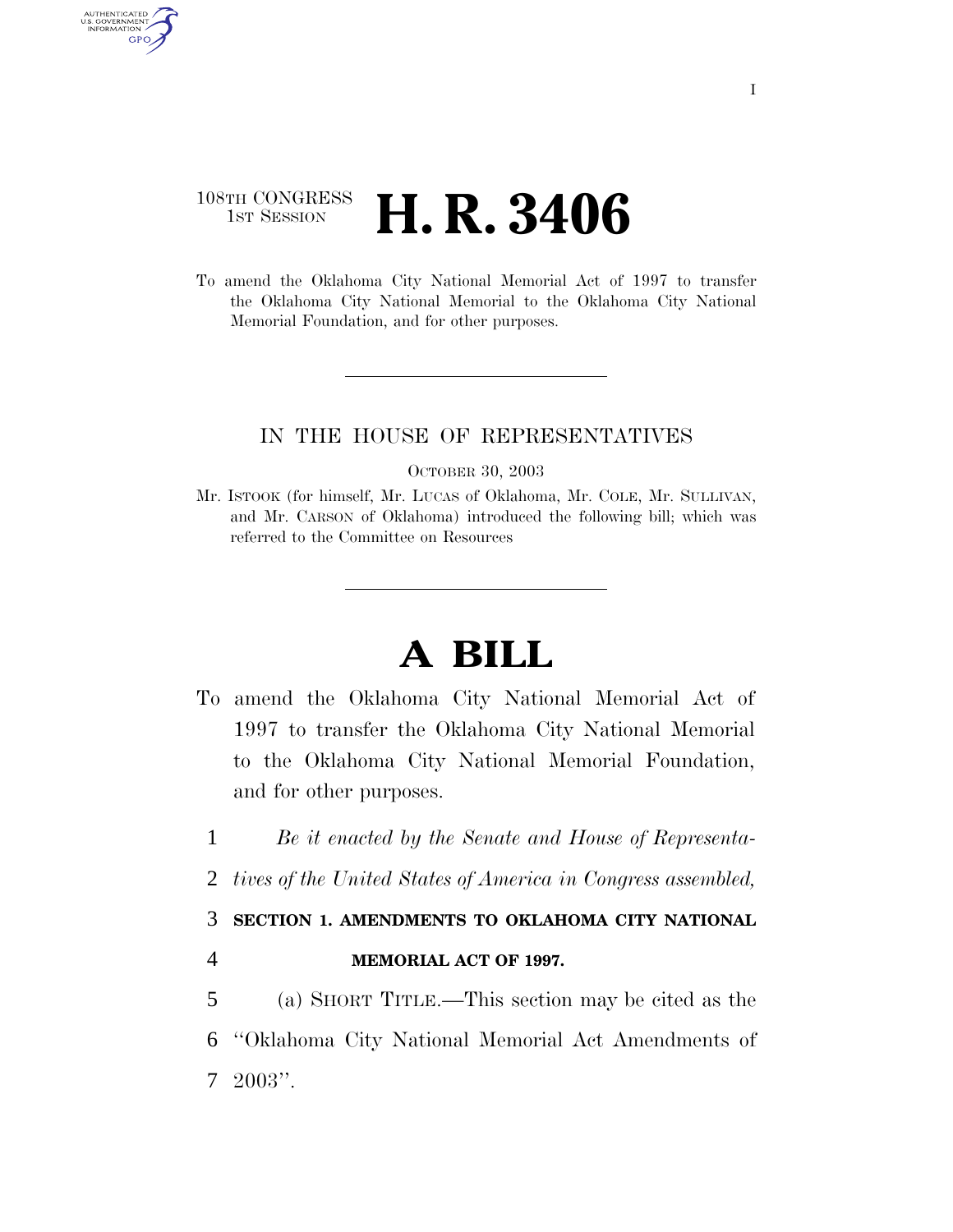| $\mathbf{1}$   | (b) FOUNDATION DEFINED; CONFORMING AMEND-                     |
|----------------|---------------------------------------------------------------|
| $\overline{2}$ | MENT.—Section 3 of the Oklahoma City National Memo-           |
| 3              | rial Act of 1997 (16 U.S.C. $450$ ss-1) is amended—           |
| $\overline{4}$ | $(1)$ by redesignating paragraphs $(1)$ , $(2)$ , and         |
| 5              | $(3)$ as paragraphs $(2)$ , $(3)$ , and $(4)$ , respectively; |
| 6              | (2) by inserting immediately preceding para-                  |
| 7              | graph $(2)$ (as so redesignated by paragraph $(1)$ of         |
| 8              | this subsection) the following new paragraph.                 |
| 9              | "(1) FOUNDATION.—The term 'Foundation'                        |
| 10             | means the Oklahoma City National Memorial Foun-               |
| 11             | dation, a not-for-profit corporation that is—                 |
| 12             | "(A) described in section $501(c)(3)$ of the                  |
| 13             | Internal Revenue Code of 1986;                                |
| 14             | $\lq\lq (B)$ exempt from taxation under section               |
| 15             | $501(a)$ of such Code; and                                    |
| 16             | "(C) dedicated to the support of the Me-                      |
| 17             | morial."; and                                                 |
| 18             | $(3)$ in paragraph $(3)$ , by striking "designated            |
| 19             | under section $5(a)$ ".                                       |
| 20             | (c) ADMINISTRATION OF MEMORIAL BY FOUNDA-                     |
| 21             | TION.—Section 4 of the Oklahoma City National Memo-           |
| 22             | rial Act of 1997 (16 U.S.C. $450$ ss-2) is amended—           |
| 23             | $(1)$ in subsection $(a)$ —                                   |
| 24             | $(A)$ by striking "a unit" and inserting "an                  |
| 25             | affiliate"; and                                               |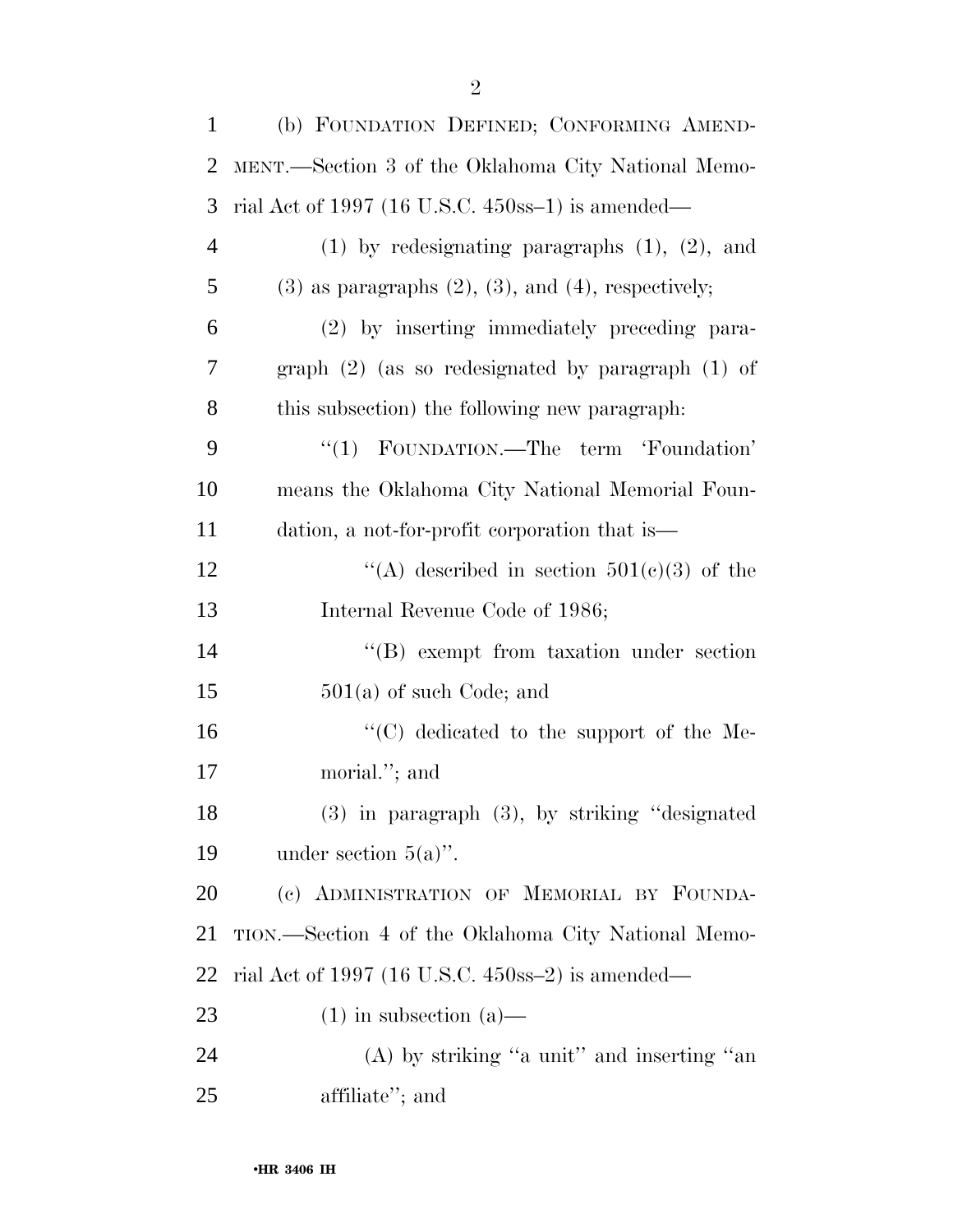(B) by striking the second sentence; (2) by redesignating subsection (b) as sub- section (c); (3) by inserting after subsection (a) the fol- lowing new subsection: ''(b) ADMINISTRATION OF MEMORIAL.—The Founda- tion shall administer the Memorial in accordance with this Act and the general objectives of the 'Memorial Mission Statement', adopted March 26, 1996, by the Founda- tion.''; and (4) in subsection (c) (as so redesignated by paragraph (2) of this subsection) by striking ''1997 (hereafter'' and all that follows through the final pe- riod and inserting ''1997. The map shall be on file and available for public inspection in the appropriate office of the Foundation.''. (d) TRANSFER OF MEMORIAL PROPERTY, RIGHTS, AUTHORITIES, AND DUTIES.—Section 5 of the Oklahoma City National Memorial Act of 1997 (16 U.S.C. 450ss– 3) is amended to read as follows: **''SEC. 5. TRANSFER OF MEMORIAL PROPERTY, RIGHTS, AU- THORITIES, AND DUTIES.**  23 "(a) TRANSFER OF MEMORIAL PROPERTY.— 24 "(1) IN GENERAL.—Not later than 90 days after the date of the enactment of the Oklahoma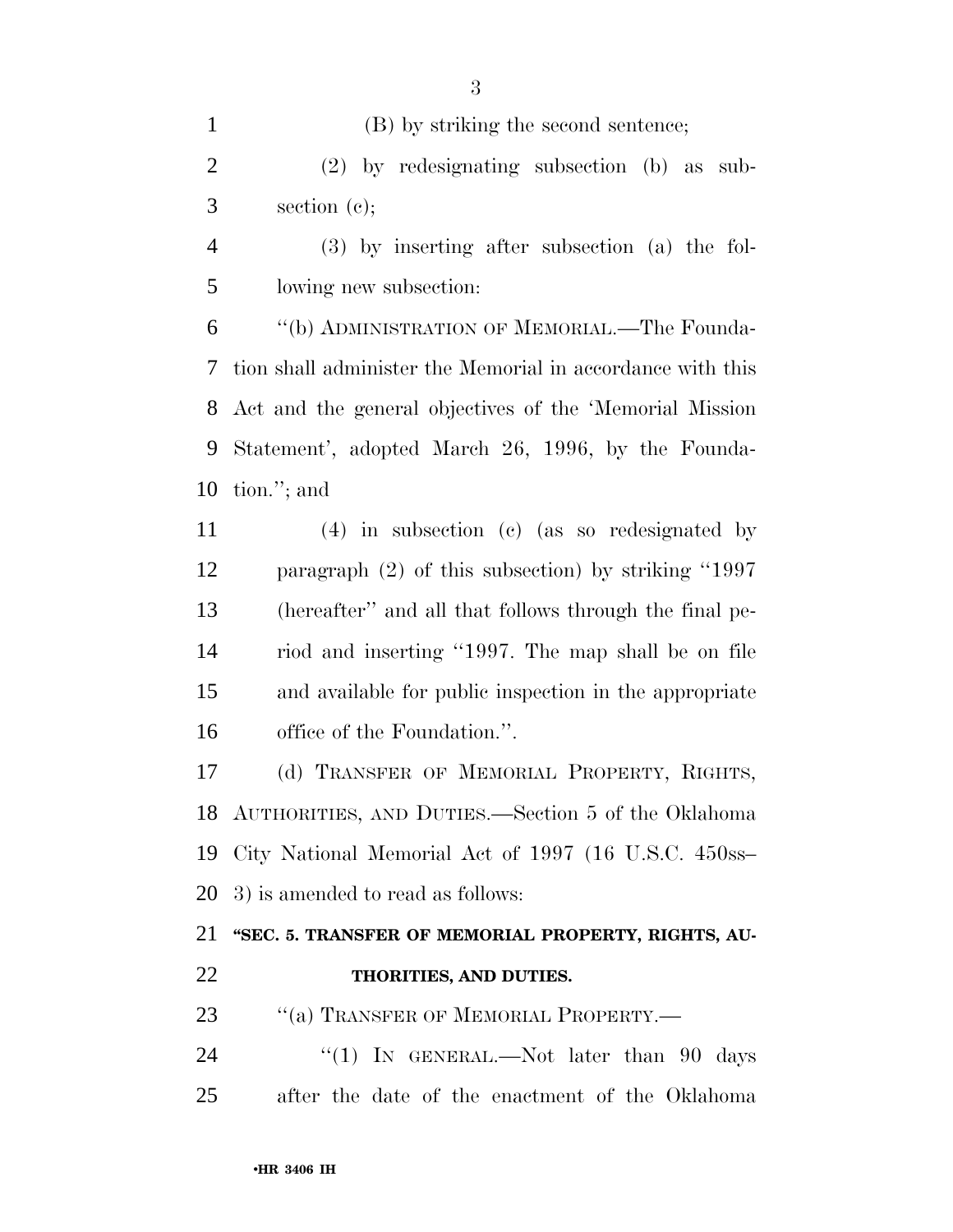| City National Memorial Act Amendments of 2003,        |
|-------------------------------------------------------|
| the Trust shall transfer to the Foundation—           |
| $\lq\lq$ (A) all assets of the Trust, including all   |
| real and personal property of the Memorial, any       |
| appurtenances, buildings, facilities, monuments,      |
| contents, artifacts, contracts and contract           |
| rights, accounts, deposits, intangibles, trade-       |
| marks, trade names, copyrights, all other intel-      |
| lectual property, and all other real and personal     |
| property of every kind and character comprising       |
| the Memorial;                                         |
| "(B) any property owned by the Trust that             |
| is adjacent or related to the Memorial; and           |
| $\lq\lq$ (C) all property maintained for the Me-      |
| morial, together with all rights, authorities, and    |
| duties relating to the ownership, administration,     |
| operation, and management of the Memorial.            |
| "(2) SUBSEQUENT GIFTS.—Any artifact, memo-            |
| rial, or other personal property that is received by, |
| or is intended by any person to be given to, the      |
| Trust after the date of transfer of property under    |
| paragraph (1) shall be the property of the Founda-    |
| tion.                                                 |
| "(b) ASSUMPTION OF TRUST OBLIGATIONS.- Any            |
|                                                       |

obligations of the Trust relating to the Memorial that have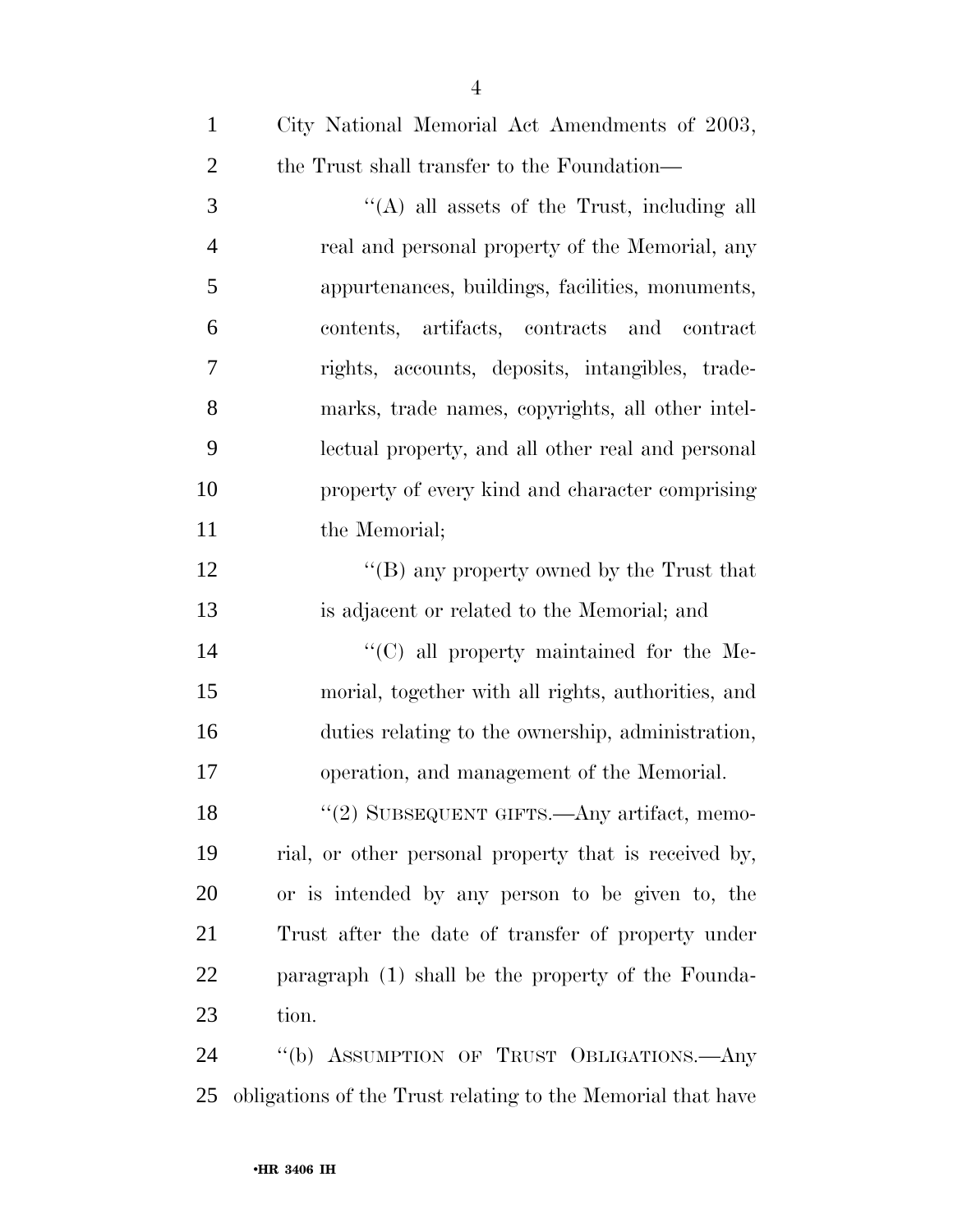been approved by the Trust before the date on which the property is transferred under subsection (a) shall become the responsibility of the Foundation on the date of the transfer.

 ''(c) DISSOLUTION OF TRUST.—Not later than 30 days after the transfer under subsection (a) is com-pleted—

8 ''(1) the Trust shall be dissolved; and

 ''(2) the Trust shall notify the Secretary of the date of dissolution.

11 "(d) AUTHORITY TO ENTER INTO AGREEMENTS. The Secretary, acting through the National Park Service, is authorized to enter into 1 or more cooperative agree- ments with the Foundation for the National Park Service to provide interpretive services related to the Memorial and such other assistance as may be agreed upon between the Secretary and the Foundation. The costs of the serv- ices and other agreed assistance shall be paid by the Sec-retary.

20  $\degree$  (e) LIMITATION.—Nothing in this Act shall prohibit the use of State and local law enforcement for the pur-poses of security related to the Memorial.''.

 (e) REPEAL OF DUTIES AND AUTHORITIES OF TRUST.—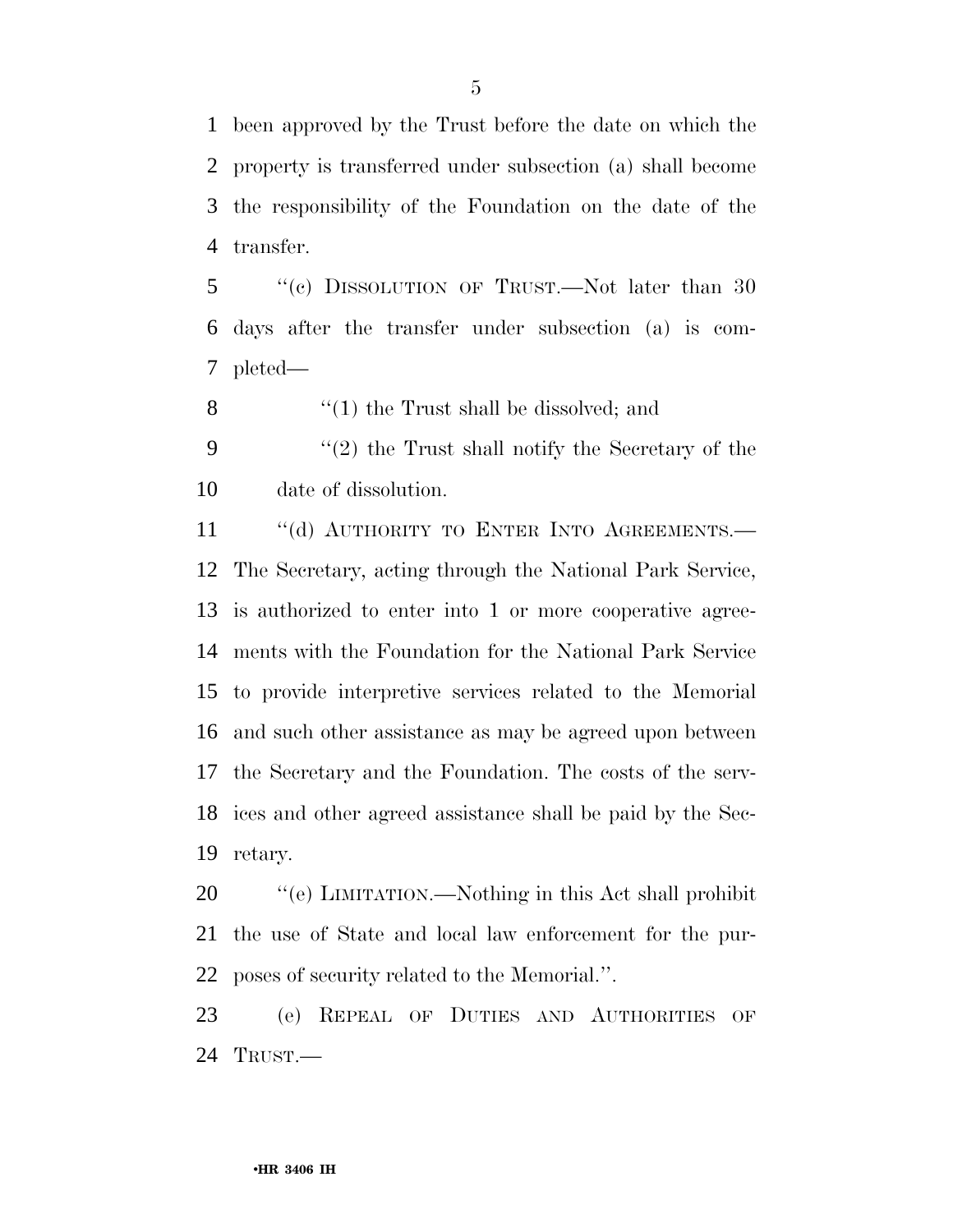| $\mathbf{1}$   | (1) IN GENERAL.—Section 6 of the Oklahoma               |
|----------------|---------------------------------------------------------|
| $\overline{2}$ | City National Memorial Act of 1997 (16 U.S.C.           |
| 3              | $450$ ss-4) is repealed.                                |
| $\overline{4}$ | (2) EFFECTIVE DATE.—The repeal under this               |
| 5              | subsection shall take effect upon the transfer of the   |
| 6              | Memorial property, rights, authorities, and duties      |
| 7              | pursuant to the amendments made by subsection           |
| 8              | (d).                                                    |
| 9              | (f) AUTHORIZATION OF APPROPRIATIONS.—Section 7          |
| 10             | of the Oklahoma City National Memorial Act of 1997 (16) |
| 11             | U.S.C. $450$ ss $-5$ ) is amended—                      |
| 12             | $(1)$ in paragraph $(1)$ , by inserting "for an en-     |
| 13             | dowment fund subject to paragraph (2)" after "the       |
| 14             | sum of $$5,000,000$ "; and                              |
| 15             | $(2)$ in paragraph $(2)$ —                              |
| 16             | (A) by striking "Trust or to the Oklahoma"              |
| 17             | City Memorial"; and                                     |
| 18             | (B) by striking "or operation" and insert-              |
| 19             | ing "operation, or endowment".                          |
| 20             | (g) AUTHORIZATION OF SECRETARY TO REIMBURSE             |
| 21             | PREVIOUS COSTS PAID BY FOUNDATION OR TRUST.             |
| 22             | (1) AUTHORIZATION FOR REIMBURSEMENT.                    |
| 23             | To the extent that funds are made available for this    |
| 24             | subsection, the Secretary of the Interior shall reim-   |
| 25             | burse the Oklahoma City National Memorial Foun-         |